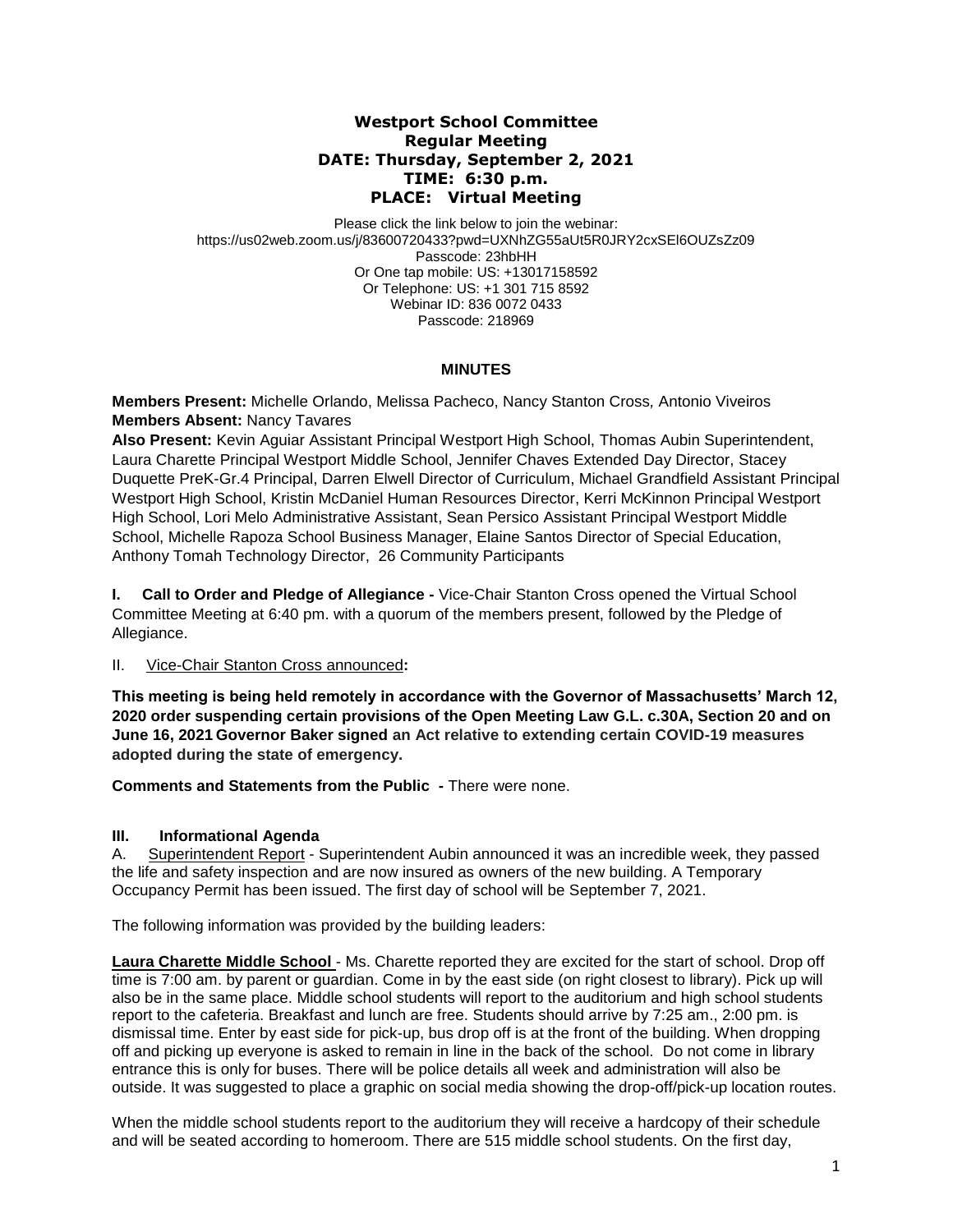students will be dismissed by homeroom. The homeroom period will be extended to 30 minutes so students can deal with lockers and get familiar with the building. Wings are separate. Grades 5-8 have a separate space to eat breakfast in the cafeteria. Grades 5 and 6 have 1st lunch at 10:30 am. Grades 7 and 8 eat at 11:30 am. Schedules are posted on the portal, email Ms. Charette if help is needed to access the portal or with anything else. Tryouts for middle school boy's and girl's soccer will be after school next week.

**Ms. McKinnon High School** - Students will be traveling via the WES access road and parking spaces are located near the WES road. Do not worry about obtaining parking passes at this time. Mr. Aguiar will be outside greeting students. High School students will report to the cafeteria for schedules. High School students do not have homeroom. Grades 9 and 10 will go to lockers and have tours after 45 minutes with teachers during A block. On B block, Grades 11 and 12 will do the same routine for lockers and tours after 45 minutes with teachers. High School is divided by courses not grade. Second lunch is 11:00 am., last lunch is 12:05 pm.

Physical Education classes for both middle and high school students will either go outside, use auditorium or have a health lesson because gym floor is not ready to use.

**Ms. Orlando** asked how parents/guardians will know about this information. Ms. McKinnon uses a newsletter called *Wildcat Family News* using smore.com for the high school. Information will be made available on the Westport Community School's Facebook Page, and We the People website. It was suggested to also use Herald News and Shorelines.

**Ms. Pacheco** mentioned the newsletter is a great idea however she did not receive it in email. Ms. Pacheco suggested to send out a follow up to ask if parents/guardians received the newsletter. Also, possibly using the one call system for information. Ms. McKinnon mentioned it may be embedded in spam.

**Ms. Stanton Cross** asked about lunch accounts and using swipe codes? Ms. Rapoza informed that all students receive free breakfast and lunch. They pay for Gatorade or a second sandwich. Parents will expect no swipe codes and student's names will be looked up. There are no lanyards at this time. Ms. Stanton Cross asked if there will be limitations on distance? Ms. Rapoza said there is no spacing required by DESE, no masks when eating, mask wearing in side building till October 1 when it will be reviewed. If vaccination rate reaches 80% then vaccinated people will not need to wear masks.

**Superintendent Aubin** informed everyone there are still remaining items on a punch list leaving some construction still going on after the opening of school. They are focused on safety with everyone signing in and having a helmet with a number on it for easy identification. All have been CORI checked. They have set up a protocol to document who the construction people are to keep everyone safe as the remaining work continues.

**Ms. Rapoza** reported the updated bus routes have been given to the Technology Department to post on the website this evening. Please have students outside 15-20 minutes earlier than the assigned bus time. They do not have K students this week. Email Ms. Rapoza at [mrapoza@westportschools.org](mailto:mrapoza@westportschools.org) if there are any problems. Students need to have masks on when riding the bus for everyone's safety. Penalties will be enforced.

**Ms. Duquette WES/MAC Pre-K - Gr. 4** - Ms. Duquette is working on a WES newsletter. Some staff have been switched around. Class lists have been sent out. Some parents and students had a stroll and have been dropping off supplies. Ms. Duquette encourages consistency at the start of school for drop offs, pickups, and riding the bus to build routines. Everyone will be helping students. Parents should be sure to relay the exact pick up procedure to their child to avoid confusion on how they are getting home. Students do not need to bring supplies all at once, it can be staggered. Chromebooks are not needed on the first day for WES.

Drop off at WES busses first at 8:15 am. Parents at 8:20 am. There will be someone outside directing traffic. School starts at 8:35 am. Students should arrive at 8:20 am. - 8:25 am. and children should come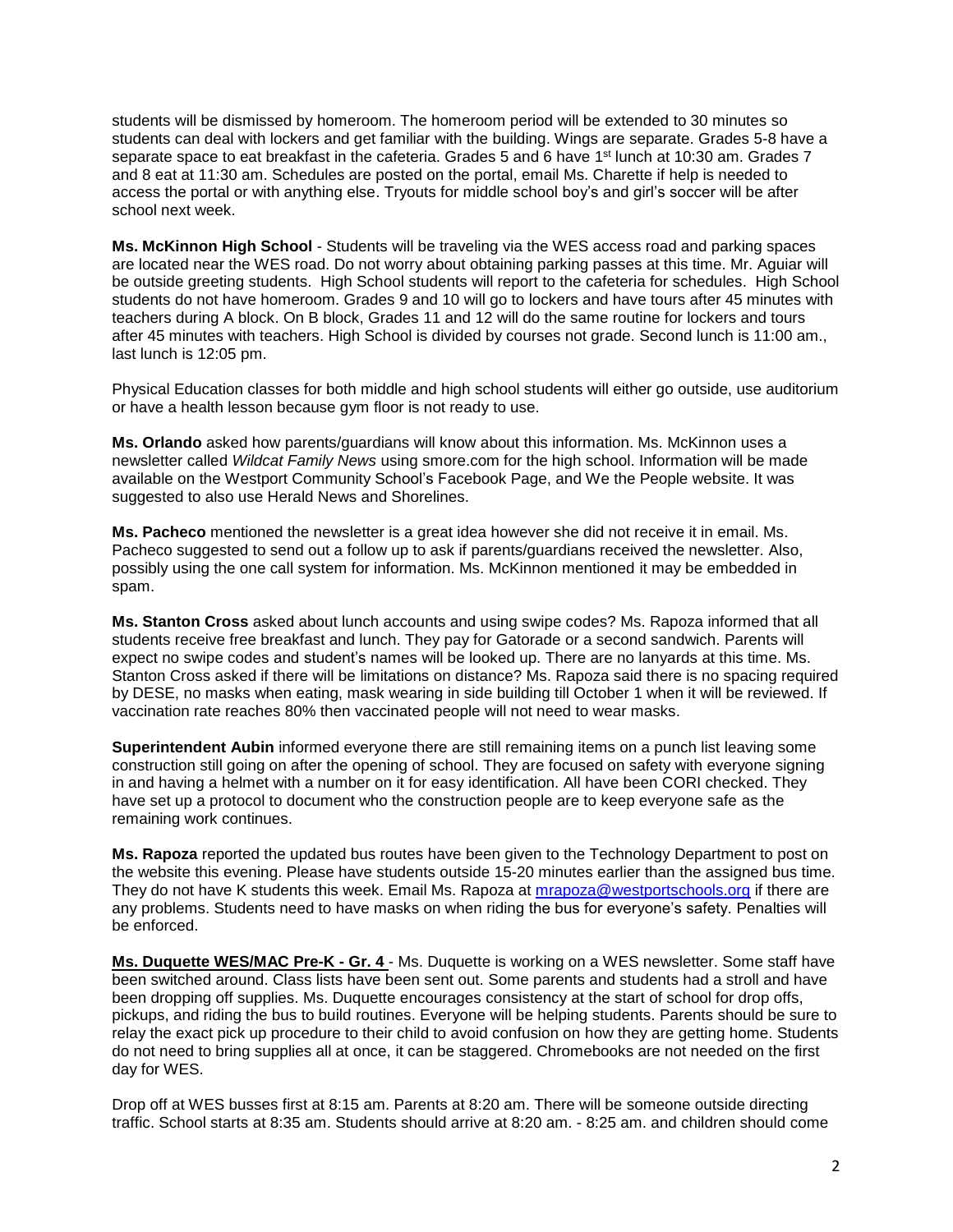out on the passenger's side. Ms. Duquette reported 2:40 pm. is the pick-up time at WES and the space can fit 30 cars. Buses will pick up at 3:00 pm. at WES.

Ms. Rapoza added because both schools are located on 1 campus please do not come earlier to pick up your child due to safety issues.

**Ms. Santos** reported going over to the new building to look at the substantially separate classrooms and the sensory room. Ms. Santos is working with Ms. Duquette on the Pre-School Program structure. She has been calling parents and is waiting for 7 more responses. They have posted for an anticipated teacher and a teaching assistant. They may be opening a 3-day and 2-day class.

**Sports**- Any questions can be directed to Mr. Pacheco Athletic Director by phone call or email.

**Ms. Chaves** reported the pods have been turned over for after school care and there will be one location for the Extended Day Program. Ms. Chaves will be carefully monitoring bus transport to the pods from all locations. Staff at the pods will have a checklist for students. Some students will take the van over, K students will be walked over. There is a total of over 60 participants.

**Mr. Elwell** reported Convocation took place. They held a presentation on school law, teaching assistants and support staff learned about social emotional topics, teachers as part of curriculum development completed inventory and units of study.

**Mr. Tomah** gave a technology update. They need to obtain hardware to create training videos that will be completed soon. They are working on the installation of phones. Old phones are still working with the plan to have the crossover tonight.

**Chromebooks**- Students in the middle and high school should have their devices with them fully charged along with charging units. Chromebooks are not needed for WES on the first day.

B. WCS Bill Warrant: 9-10-21 \$80,629.90 - Vice-Chair Stanton Cross acknowledged the bill warrant was signed. The bill warrant dated 9-10-21 was in the amount of \$80,629.90 and was emailed to school committee members for review. Ms. Stanton Cross had a question on an item for staff training in and out of district/Landmark School. She requested a further breakdown moving forward. Ms. Rapoza will provide further information.

C. Discussion of Green Communities Competitive Grant – Mr. Aubin explained there is a grant available for \$200,000 to change all the interior lighting for the MAC and WES to LED lighting. There is a shortage of \$34,863 that will be needed to go forward with this project. Kathy Stanley is the Westport Energy Manager and the funding source is a technical assisting grant funded through utility incentives.

Ms. Pacheco asked if any matching funds are needed and if there is a need to show an estimated savings? In addition, are there any other costly obligations that could come now or at the end? Mr. Aubin verified there is no requirement to demonstrate a savings.

Ms. Stanton Cross requested this item to be placed on the Action Agenda for the next meeting and give members the information 48 hours ahead of time for review.

D. MASS Certificate of Academic Excellence - Mr. Aubin reported this is an annual award given to a senior. Ms. McKinnon and Mr. Aguiar will be working on this. The award is normally done at the end of the year but it would be beneficial to do this early in the year in order for the student to use this for a resume.

E. Mask Mandate Update - Masks will be worn inside the buildings and on the buses, masks are not worn outside. Mask requirements will be looked at on October 1 and could change if the number of vaccinated people in the community reaches 80%. Check on the school website for information. Ms. Stanton Cross would like to keep the public updated with the percentage rates. Mr. Aubin mentioned the numbers are updated weekly on Thursdays.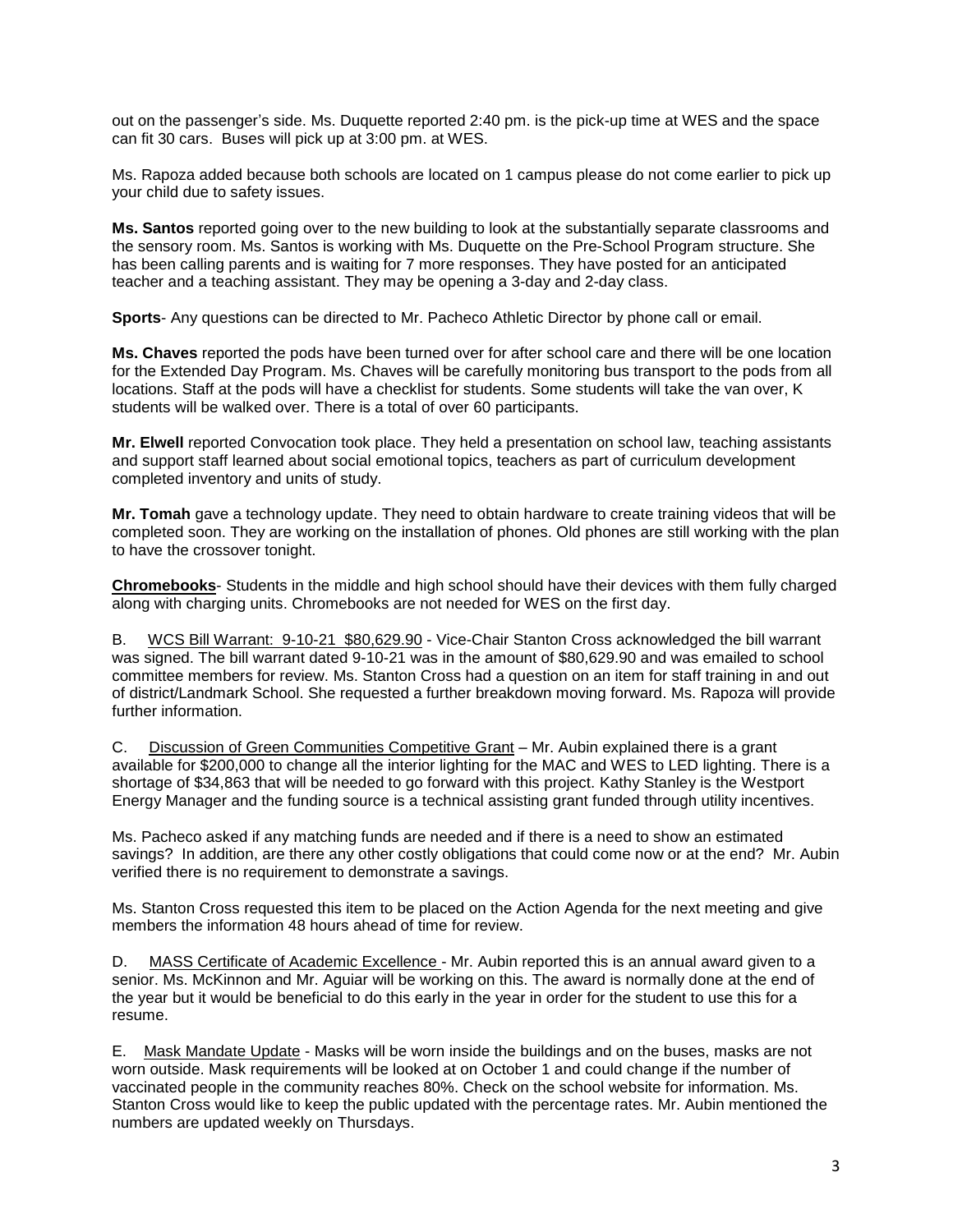F. Subcommittee Updates - Mr. Viveiros reported there are staff, students, and parents walking into the new school. There are still some items to be completed. The playing fields are just beginning and they will be working on them through the Winter. The School Building Committee will still be working to finish punch list items. All staff should forward concerns to their respective principal.

Ms. Orlando reported she was unable to remotely dial into the last Audit Meeting. She is waiting for the minutes. An audit letter was received.

## **VI. Action Agenda**

A. Review and Act on Minutes of Thursday, August 19, 2021 -

A motion was made to approve the Minutes of Thursday, August 19, 2021. Motion by Pacheco, seconded by Orlando 4/0/0

B. Review and Act on Westport Middle-High School Student Handbooks with Mask Mandate Requirements - Ms. McKinnon did an update on the handbooks based on the discussion that was held. There was a bulleted list of revisions sent to the committee. Cell phone use in the high school is approved in the cafeteria area only. Cell phone use in the middle school is not allowed anywhere in the building. There is no gum chewing unless it is an accommodation.

A motion was made to approve the Westport Middle-High School Student Handbooks with Mask Mandate Requirements.

Motion by Viveiros, seconded by Orlando 4/0/0

C. Review and Act on Westport Elementary School Student Handbook with Mask Mandate Requirements - Ms. Duquette reported some policies were updated on the dress code. There is no cell phone use and no gum chewing unless it is an accommodation. This handbook does not include the MAC.

A motion was made to approve the Westport Elementary School Student Handbook with Mask Mandate Requirements.

Motion by Viveiros, seconded by Pacheco 4/0/0

D. Review and Act on WFT Impact Bargaining Agreement – COVID - Item tabled to the September 16 meeting.

E. Review and Act on the Donation of 31 Pairs of Shoe to the Students of Westport from the Rotary Club of Fall River - Mr. Aubin is requesting to move this item forward.

A motion was made to accept the Donation of 31 Pairs of Shoe to the Students of Westport from the Rotary Club of Fall River.

Motion by Viveiros, seconded by Pacheco 4/0/0

F. Review and Act on Contributing \$34,864 to the Green Communities Competitive Grant for the LED Lighting Replacement for the WES - Item tabled to the September 16 meeting for additional information.

**V. Routine Matters -** Correspondence and Notices - There were none.

#### **VI. Topics the Chair could not Reasonably Anticipate Forty-eight (48) Hours in Advance of the Meeting -** There were none.

# **FOLLOW UP ITEMS**

The committee requests:

Ms. Rapoza will get more information on staff training in and out of district/Landmark School.

**VII. Adjourn -** A motion was made to adjourn. With members being present and voting individually and unanimously, the motion passes.